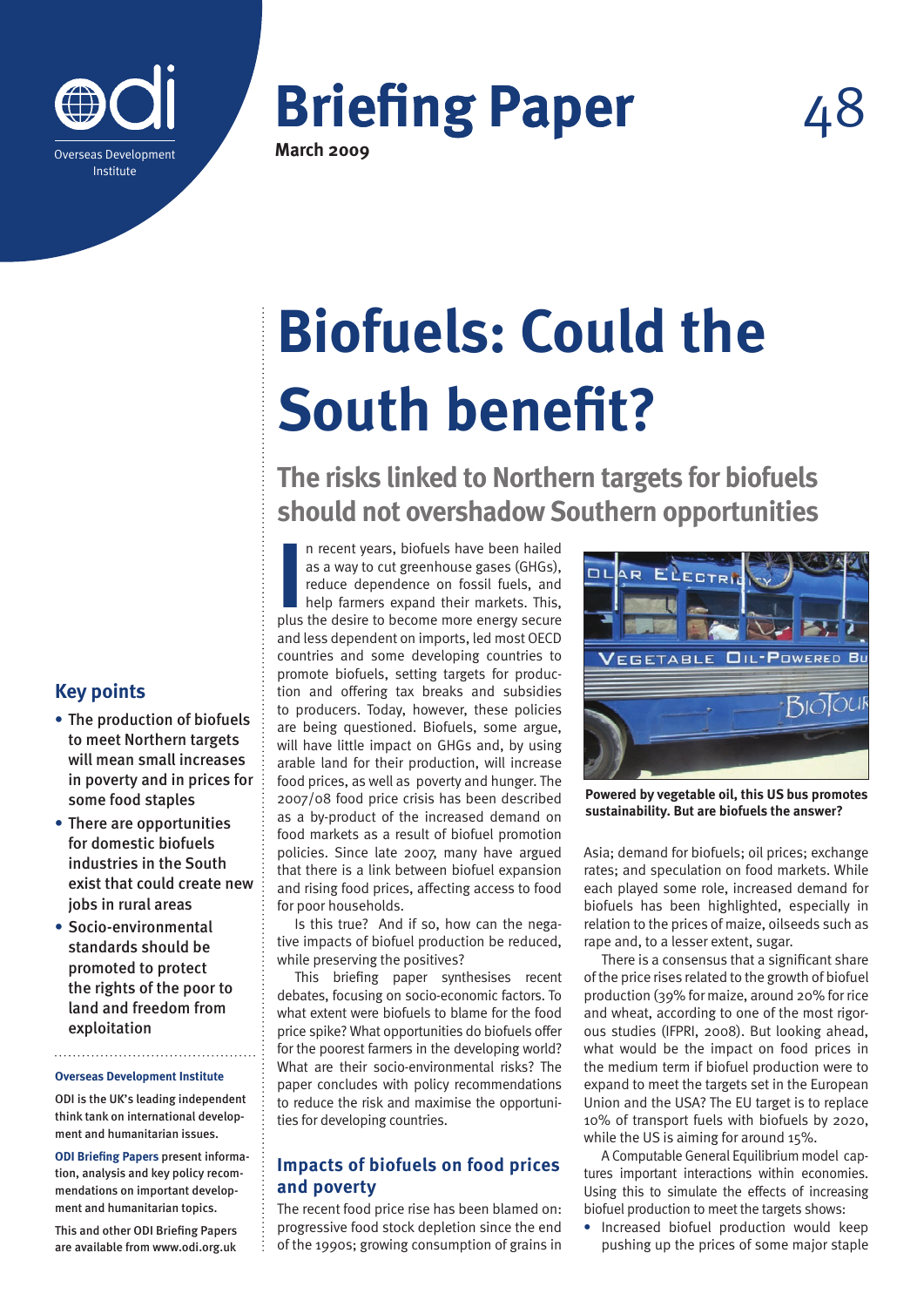

# **Figure 1: Price changes resulting from a 10% substitution of fossil fuel for transport by biofuel in the EU and**





*The estimations of price rises in Figure 2 are based on the predictions of the CGE results presented in Figure 1, as well as the PovCal methodology of the World Bank and FAO data on household level food budgets. With a 2% poverty increase, Malawi, where both rural and urban poor are net food buyers, would be the most affected in this group of five countries.*

Source: Wiggins et al. (2008).

foods, but not to a large extent. Freezing or cutting production would tend to reduce prices. If production were frozen at 2007 levels, for example, the price of wheat and sugar would fall by around 4% and the price of maize by around 14% by 2015. The future impact of biofuel production is largely restricted to the prices of maize and oilseeds and to a lesser extent to sugar (Figure 1). Effects on the prices of other key staples, such as rice and wheat, or products such as vegetable oil, are expected to be minor.

- **•** An expansion of biofuels should help to stabilise oil prices. This would cut future foreign exchange expenditure for net oil importers, including many developing countries. Despite that potential gain, countries with low incomes and food deficits would see a loss of up to 1% of GDP growth as a result of the food price rise.
- **•** Biofuel-led food price rises would have negative but relatively limited impacts on poverty in developing countries (Figure 2).

Contrasting with earlier causal analysis of the food price rise (Mitchell, 2008), the General Equilibrium Model estimates predict the future expansion of biofuels production and use will have a limited – although harmful – impact on poverty and the economies of some poor countries, with some people more affected than others, such as the urban poor and those in rural areas who buy much of their food.

However, the small scale of the impact means that compensatory policies are feasible. Exploring the economics of future feedstock markets and the potential socio-environmental consequence of further biofuel expansion can help to shape policy recommendations to limit the impact on the poorest and allow farmers in the South to benefit from the potential opportunities.

### Opportunities for poor southern farmers

A gross margin analysis for selected feedstock and different production systems shows that the oppor-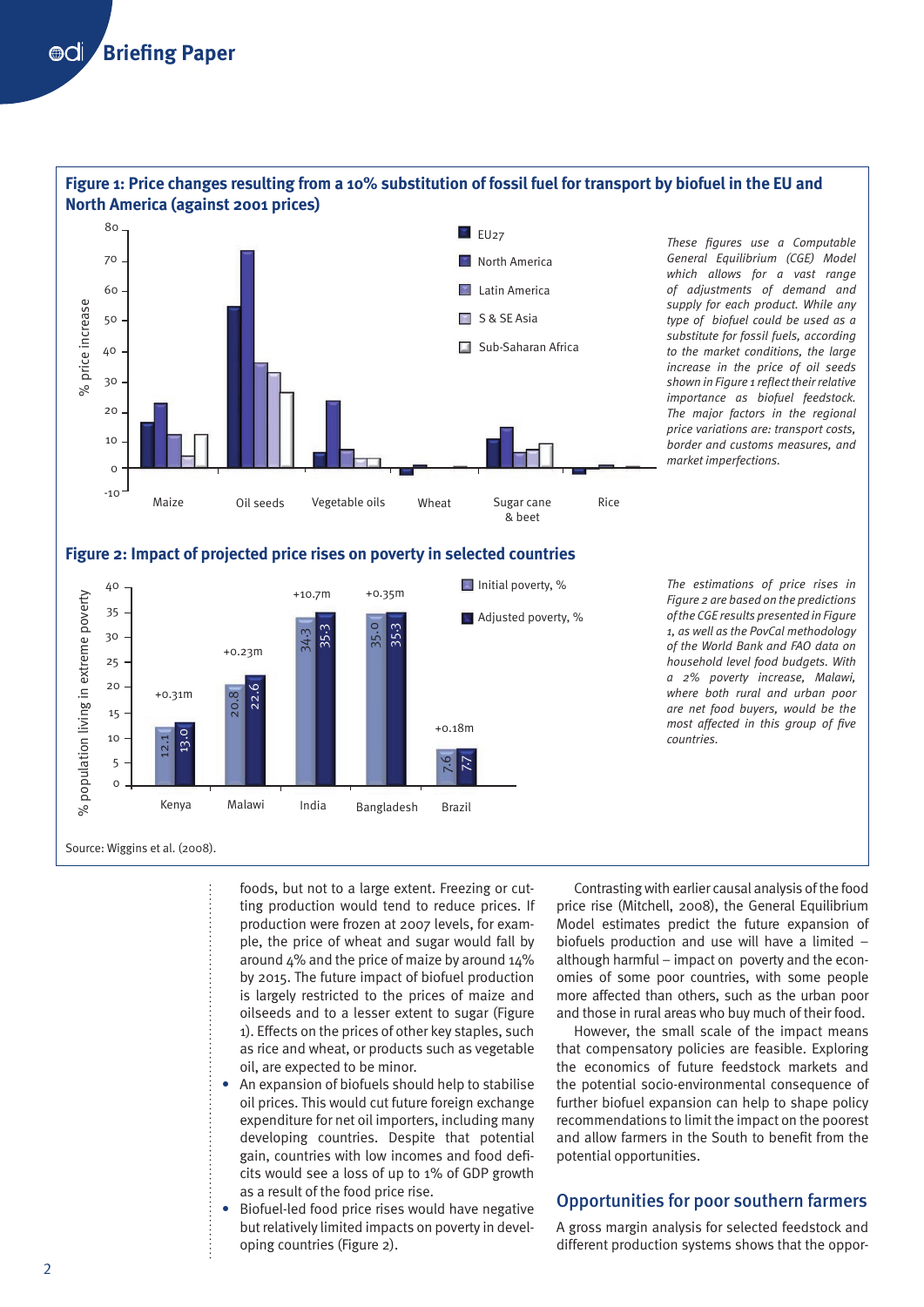**Briefing Paper** . @ai

tunities are highly significant. Assuming oil prices at \$65 a barrel, small farmers producing sugar cane or palm oil for biofuel can earn between \$7 and \$16 per day (Figure 3). Under these assumptions, the potential returns for producing sugar cane or palm oil production for biofuels outstrip anything that their traditional markets can offer (rarely more than \$5 a day for a smallholder). However, the expansion of palm oil production, in particular, is a cause for concern, as this expansion is often at the expense of rainforest and, therefore, biodiversity.

Growing feedstock for biofuels can offer profitable economic returns to poor southern producers. The question is how to transform this natural comparative advantage into real economic gains? Approaches such as outgrower schemes might sometimes be effective to transform such opportunities into pro-poor benefits.

#### Energy for the South?

Biofuels present major opportunities for southern markets, but they need development. They could, for example, help many developing countries save on oil imports. As many as 36 developing countries could meet all their current transport oil needs by using no more than 10% of their unused land for biofuel production. Many of these are among the Least Developed Countries (LDCs).

Biofuels could also be used to generate electricity. There is, as yet, no large-scale demonstration of cost-effectiveness, but the potential for local generation merits serious consideration.

Ensuring that the poor benefit requires a national or regional biofuel system. This means large-scale investments in processing, collection and distribution networks, as well as adaptations to vehicles. Governments need to establish a consistent and coherent policy, and standards and regulation frameworks that allow investors to commit long-term funding.

#### Access to Northern markets – the trade barriers

Southern farmers wishing to export crops to the north for biofuels may find their path blocked by protectionist barriers. The EU, for example, imposes a tariff that, in early 2007, was the equivalent of a 52% charge to imported ethanol, while the US tariff was equivalent to 28%. These are strong deterrents to exports from the world's most efficient ethanol producer: Brazil, which produces ethanol at the lowest cost per ton. The consequence is limited trade: in 2007, only around 8% of ethanol and 12% of biodiesel were traded.

It is difficult to justify high Northern tariffs on imports, when biofuels produced in the south are more competitive and more effective when it comes to reducing GHG emissions (e.g. box 1). While LDCs are exempt from these tariffs, particularly through the

#### **Box 1: Are biofuels actually green?**

The amount of greenhouse gases (GHG) saved varies from one biofuel chain to another and according to the type of land converted to biofuel production.

| <b>Fuel chain</b>               | <b>Assumed</b><br>country of origin | GHG saving*<br>compared to<br>fossil fuels | Carbon payback (years)** |               |
|---------------------------------|-------------------------------------|--------------------------------------------|--------------------------|---------------|
|                                 |                                     |                                            | Grassland                | <b>Forest</b> |
| <b>Palm to bio diesel</b>       | Malaysia                            | 46%                                        | $O-11$                   | $18 - 38$     |
| Sova to bio diesel              | USA                                 | 33%                                        | $14 - 96$                | 179-481       |
| <b>Sugarcane to bio ethanol</b> | <b>Brazil</b>                       | 71%                                        | $3 - 10$                 | $15-39$       |
| <b>Wheat to bio ethanol</b>     | UK                                  | 28%                                        | $20 - 34$                | 80-140        |

\*Compared to fossil fuels, excluding the impact of land-use change. Fuel chains from tropical production are often more effective in reducing GHGs, especially if grass lands are converted. The production of crops such as palm oil often results in forest clearance.Sugar cane is rarely grown on forest fringes and its expansion is less likely to contribute directly to deforestation. \*\* Years of feedstock production for biofuels so that GHG emissions due to associated land use change can be paid back through biofuels rather than fossil fuel use. Source: Gallagher Review of indirect effects of biofuels production (2008).



Source, Wiggins et al. (2008). Estimates are based on oil prices of \$65 per barrel, with feedstock farm gate prices calculated accordingly. Implicit returns are estimated as gross margin per working day.

#### **Box 2: Supporting domestic biofuels in the South**

There is considerable potential and opportunity for development of biofuels in some developing countries. To stimulate this, donors should:

- **•** Support governments in formulating biofuel policy, including setting standards and regulations to guide the industry.
- **•** Support pilot projects to develop local energy systems based on biofuels.
- **•** Fund and support the interchange of experiences across the South.
- **•** Encourage joint ventures between biofuel importers in the EU and potential exporters in the developing world — provided that they meet set standards and codes of behaviour.
- **•** Fund research into second and third generation technology, looking for technologies appropriate to remote rural areas